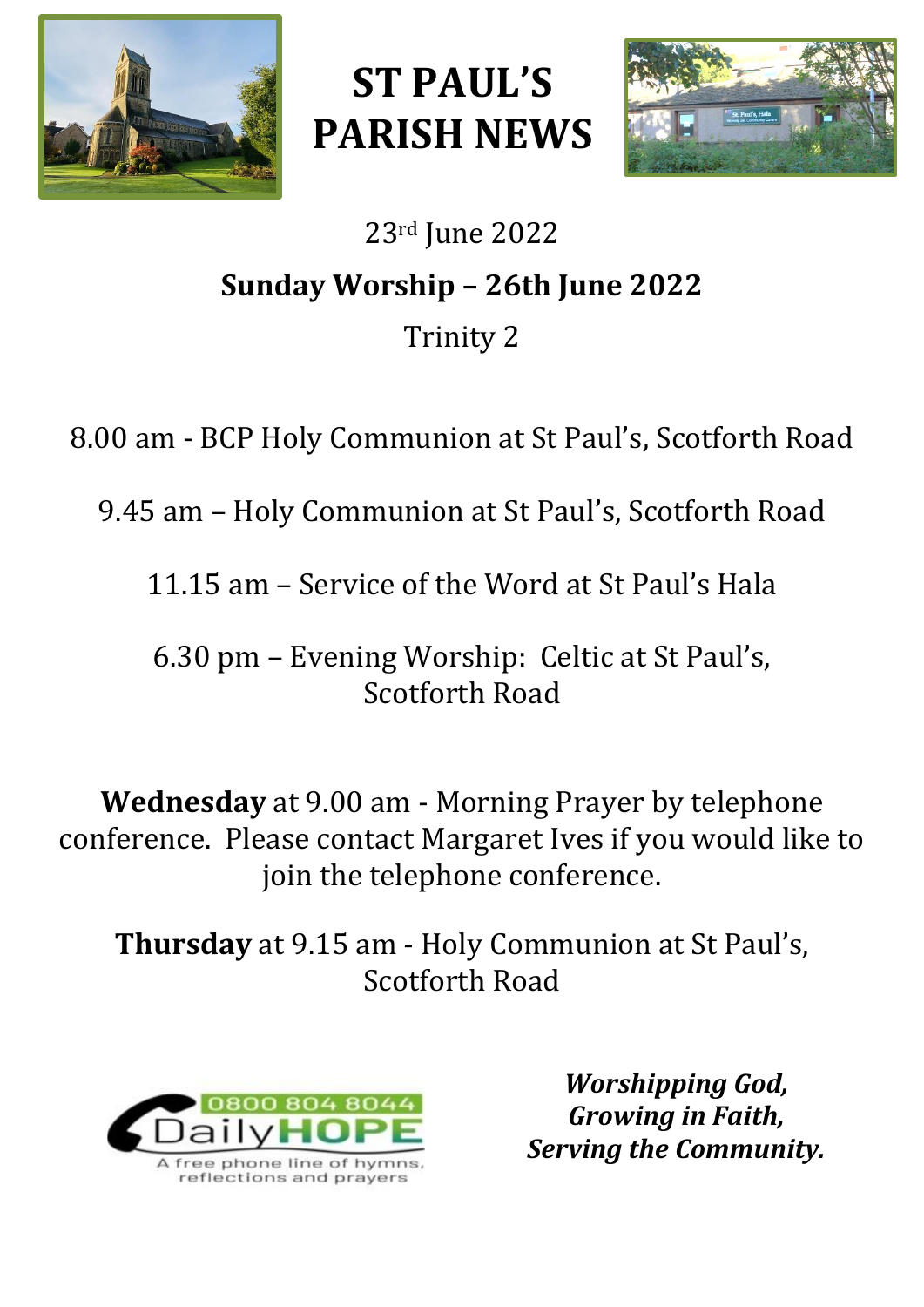## **FOR OUR PRAYERS**

**Our mission Partners:** For Stephen and Marit Impey's work with Wycliffe Bible Translators International.

**From our Parish prayer diary:** Avondale Road, Lonsdale Place and Trafalgar Road

**From our Church prayer diary:** All who volunteer in any capacity in our parish

**Those who have asked for prayers for healing:** Mary Wilson, Eunice Parkinson, Marion Corkill, Maureen Thorpe, Mollie Glover, Reg Wollington, Mary Smith, Peter, Dorothy Camm, Denis and Barbara Beetham, Rev Rebecca, Lee Phillips

**All who mourn:** Greta Lowther, Bill Glasgow, Patricia Brock and Jean Edwards

## **Collect for 26th June 2022:**

Lord, you have taught us that all our doings without love are nothing worth: send your Holy Spirit and pour into our hearts that most excellent gift of love, the true bond of peace and of all virtues, without which whoever lives is counted dead before you. Grant this for your only Son Jesus Christ's sake, who is alive and reigns with you, in the unity of the Holy Spirit, one God, now and for ever.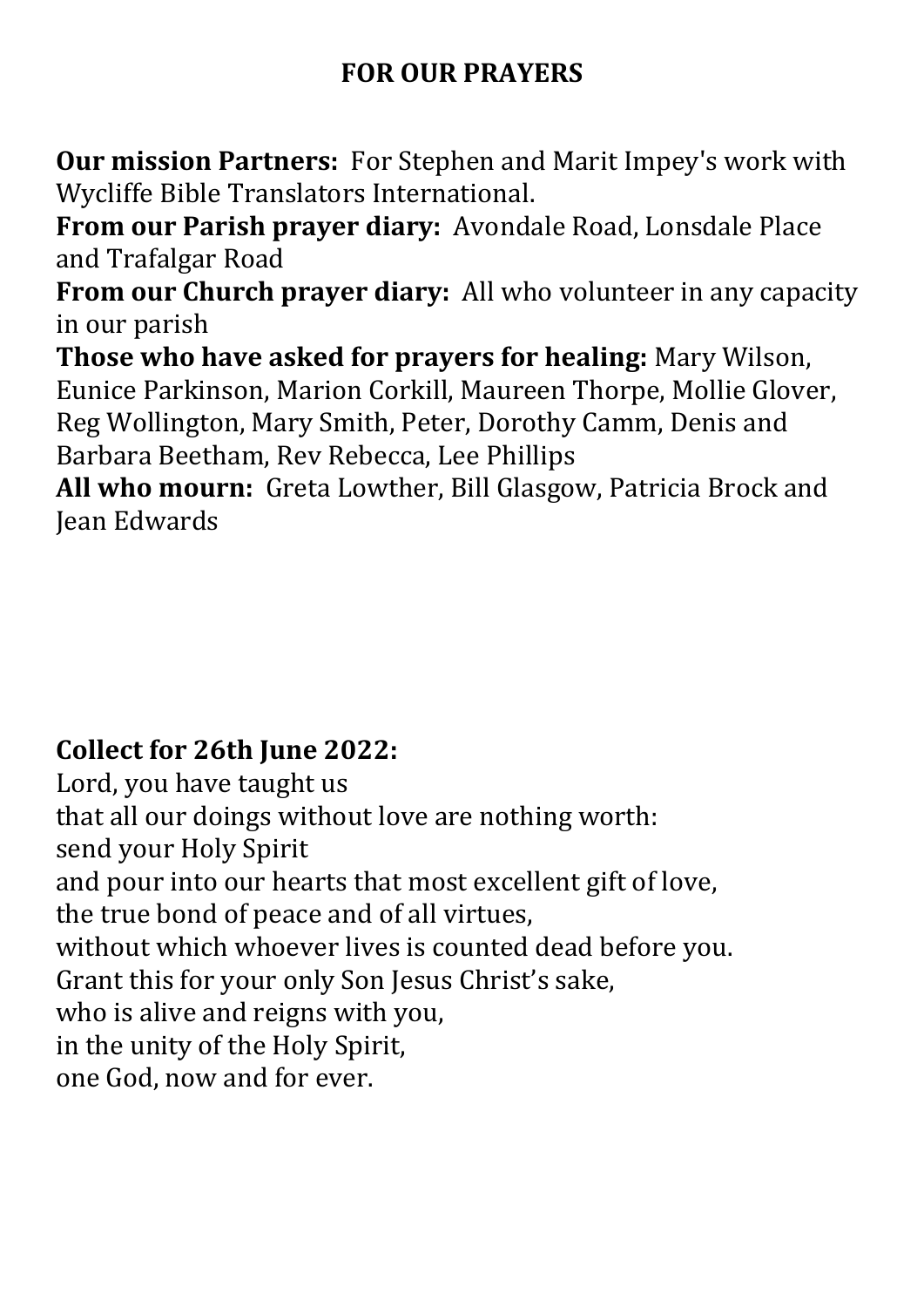## **Galatians 5.1, 13-25**

51For freedom Christ has set us free. Stand firm, therefore, and do not submit again to a yoke of slavery.

<sup>13</sup> For you were called to freedom, brothers and sisters;<sup>[\\*](javascript:void(0);)</sup> only do not use your freedom as an opportunity for self-indulgence,[\\*](javascript:void(0);) but through love become slaves to one another. 14For the whole law is summed up in a single commandment, 'You shall love your neighbour as yourself.' 15If, however, you bite and devour one another, take care that you are not consumed by one another. <sup>16</sup> Live by the Spirit, I say, and do not gratify the desires of the flesh. <sup>17</sup>For what the flesh desires is opposed to the Spirit, and what the Spirit desires is opposed to the flesh; for these are opposed to each other, to prevent you from doing what you want. 18But if you are led by the Spirit, you are not subject to the law. 19Now the works of the flesh are obvious: fornication, impurity, licentiousness, 20idolatry, sorcery, enmities, strife, jealousy, anger, quarrels, dissensions, factions,  $^{21}$ envy, $^{*}$  $^{*}$  $^{*}$  drunkenness, carousing, and things like these. I am warning you, as I warned you before: those who do such things will not inherit the kingdom of God.

<sup>22</sup> By contrast, the fruit of the Spirit is love, joy, peace, patience, kindness, generosity, faithfulness, 23gentleness, and self-control. There is no law against such things. 24And those who belong to Christ Jesus have crucified the flesh with its passions and desires. <sup>25</sup>If we live by the Spirit, let us also be guided by the Spirit.

# **Luke 9.51-end**

<sup>51</sup> When the days drew near for him to be taken up, he set his face to go to Jerusalem. 52And he sent messengers ahead of him. On their way they entered a village of the Samaritans to make ready for him; <sup>53</sup>but they did not receive him, because his face was set towards Jerusalem. 54When his disciples James and John saw it, they said, 'Lord, do you want us to command fire to come down from heaven and consume them?'<sup>[\\*](javascript:void(0);)</sup> 55But he turned and rebuked them. <sup>56</sup>Then<sup>\*</sup> they went on to another village.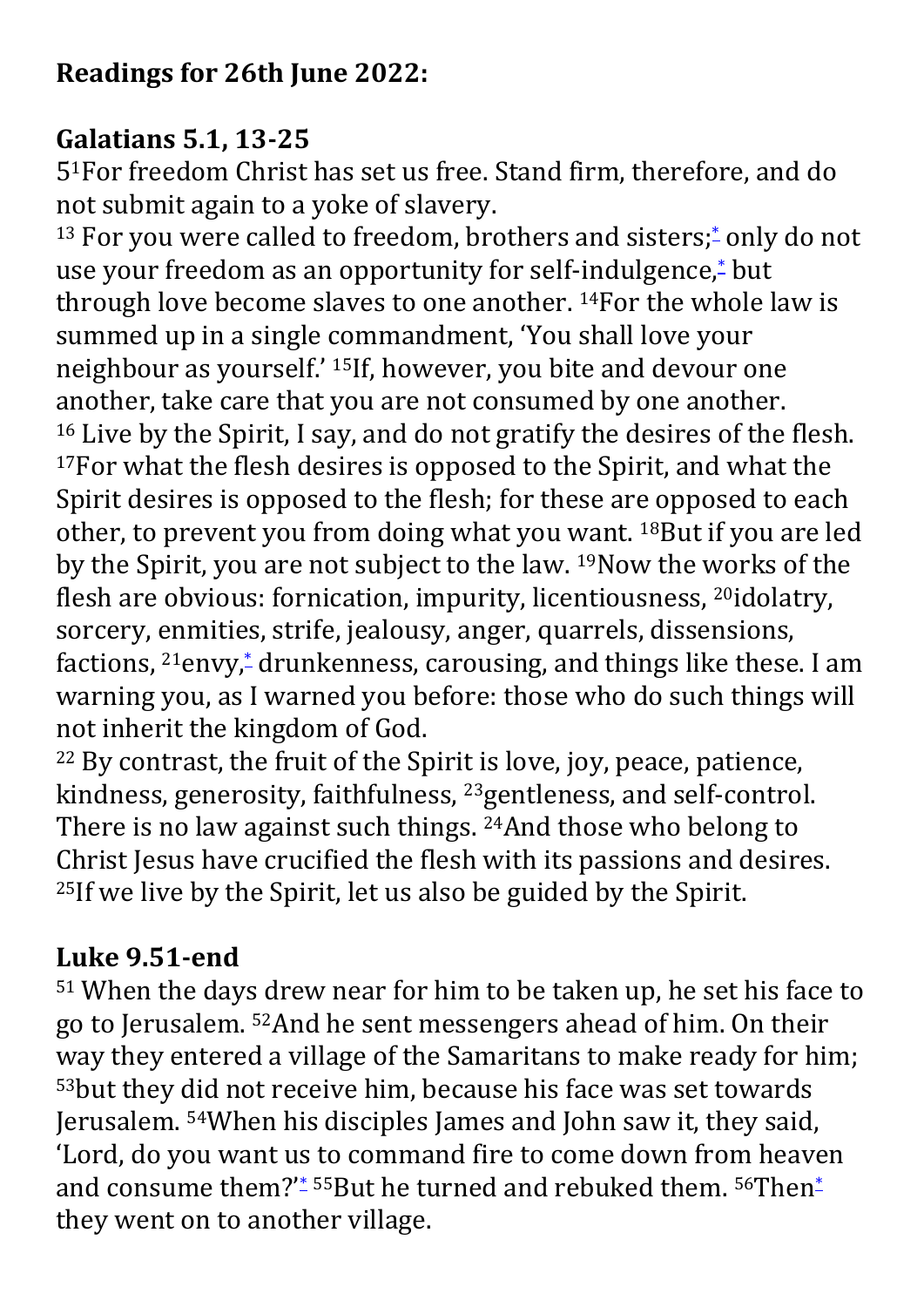<sup>57</sup> As they were going along the road, someone said to him, 'I will follow you wherever you go.' 58And Jesus said to him, 'Foxes have holes, and birds of the air have nests; but the Son of Man has nowhere to lay his head.' 59To another he said, 'Follow me.' But he said, 'Lord, first let me go and bury my father.' <sup>60</sup>But Jesus<sup>[\\*](javascript:void(0);)</sup> said to him, 'Let the dead bury their own dead; but as for you, go and proclaim the kingdom of God.' 61Another said, 'I will follow you, Lord; but let me first say farewell to those at my home.' <sup>62</sup>Jesus said to him, 'No one who puts a hand to the plough and looks back is fit for the kingdom of God.'

## **Post Communion Prayer:**

Loving Father, we thank you for feeding us at the supper of your Son: sustain us with your Spirit, that we may serve you here on earth until our joy is complete in heaven, and we share in the eternal banquet with Jesus Christ our Lord. *Shared from the Lectionary app. Material subject to copyright. Please visit the About this App page for further information.*

#### **Readings for next Sunday: Habakkuk 2.1-4; Ephesians 2.19-end; John 20.24-29**

### **Parish Walk:**

The next Parish Walk will be on Sunday 26th to Caton Open Gardens. Please meet at the bottom of Palatine Avenue for 12.15 departure.

Bring a packed lunch and cost will be £3.50. Car sharing will be available.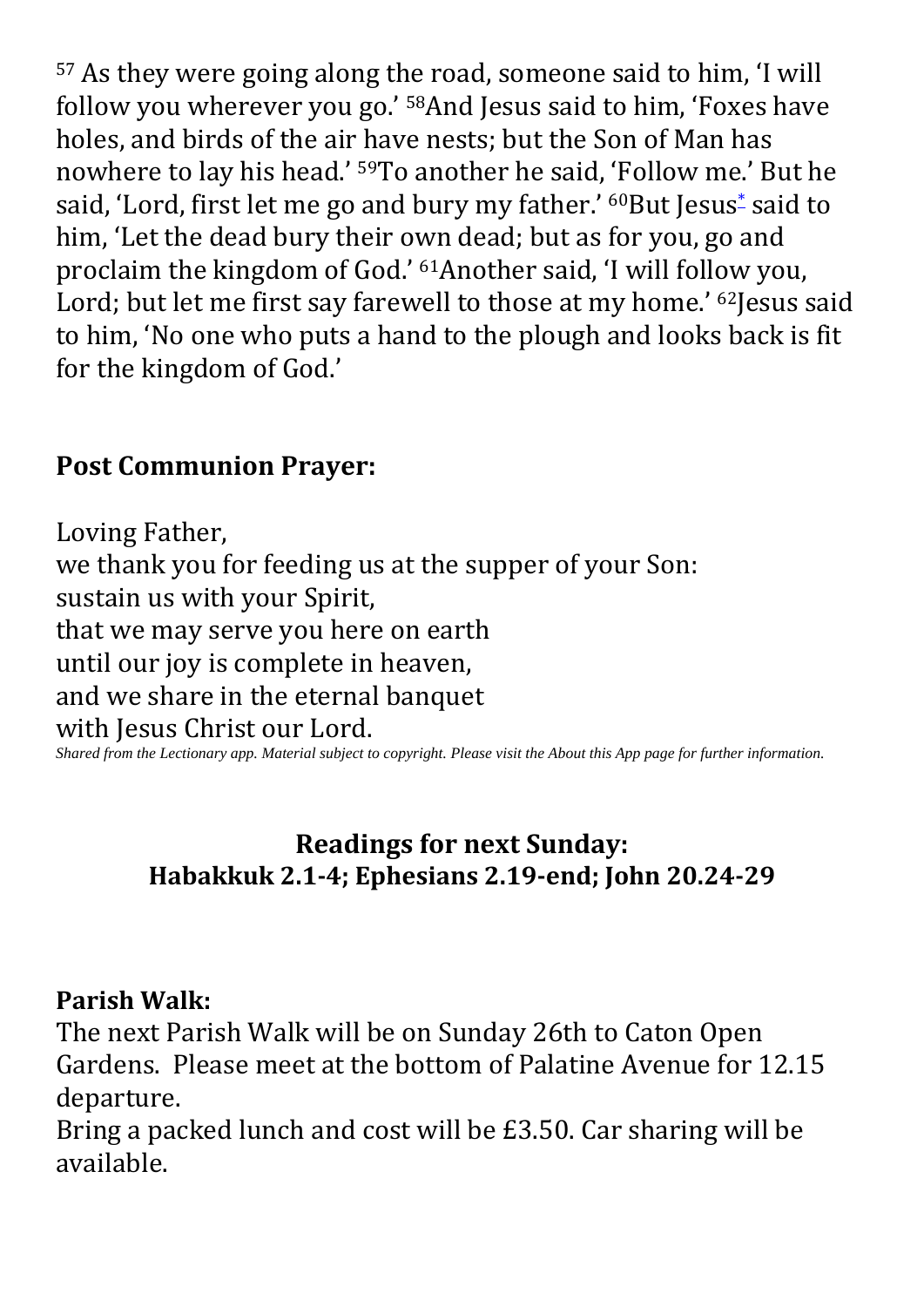## **SLCT Prayer Walk:**

The South Lancaster Churches Together Prayer Walk this year will be on Thursday 30th June, beginning from St Paul's church garden at 7.00pm and ending at approximately 8.45pm in the Parish Hall for light refreshments.

Those of you who have been on one of our previous walks will know that they are not strenuous, are as much as possible on level ground and include places to sit for a short rest. We have tried to keep this walk a little shorter! If anyone would like to follow as much of the route as possible by car, please ask for information. Please do come and bring a friend.

If you are willing to lead a short prayer, we would be pleased to hear from you.

Help in moving chairs and brewing teas in the Hall for when the walkers return, would be much appreciated!

Contact Christine Medd - tel.64730 Email: [arton.medd@btinternet.com](mailto:arton.medd@btinternet.com) or Margaret Ives Tel. 67346 Email: [margaretives@btinternet.com](mailto:margaretives@btinternet.com)



# **Contactless Giving in Church is now available.**

Our machine will be at the back of church so that on your way out, rather than giving a cash donation, you could consider giving by card.

## **Submissions for the Parish News**:

The deadline each week is Tuesday at noon but we can always add contributions to the following week's Parish News. We look forward to receiving your contributions and supporting each other in the Body of Christ during this time. Please email the parish office, leave a message on the answer machine for a telephone submission or post/leave an article for the Parish Office in the Parish Hall letter box.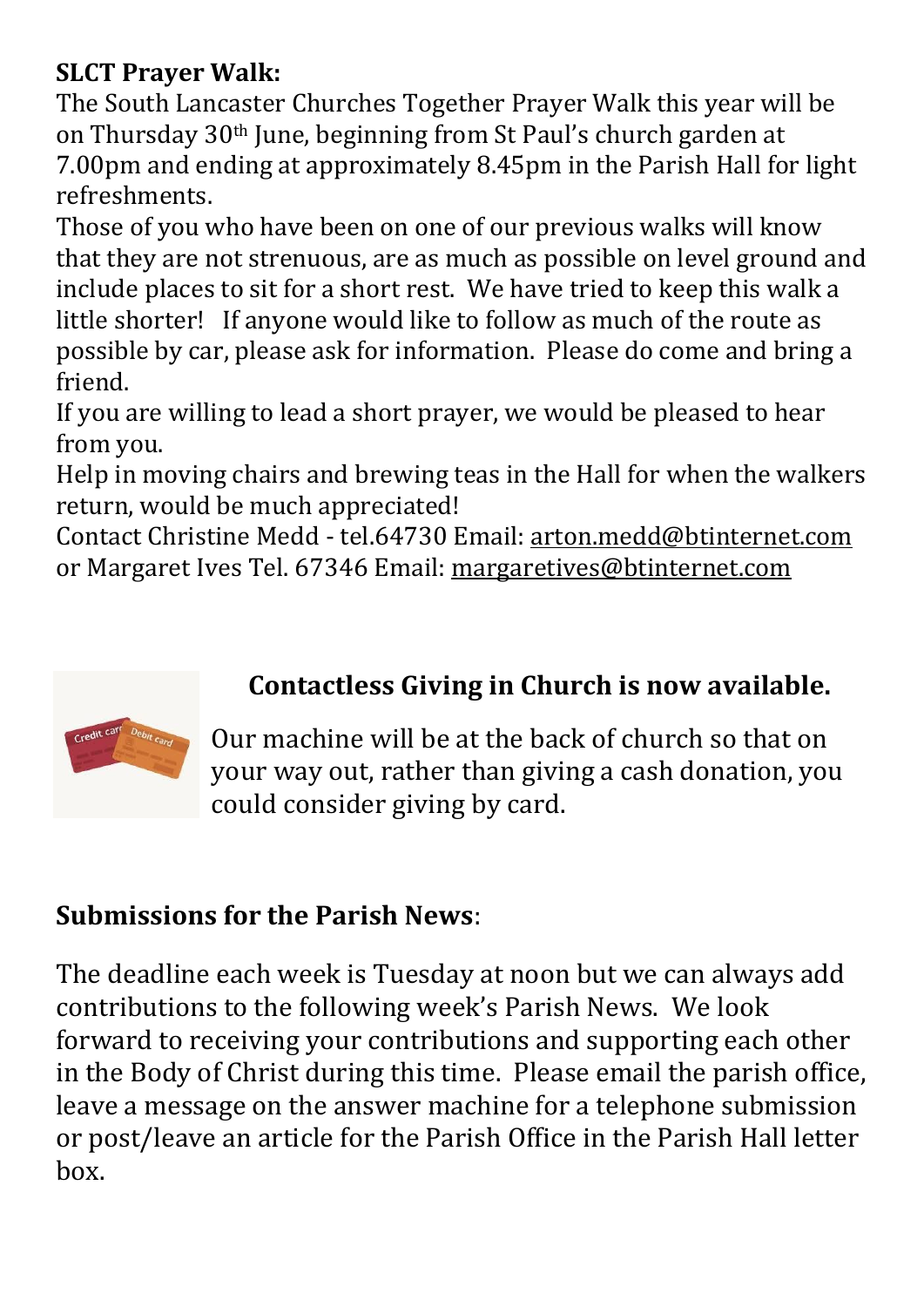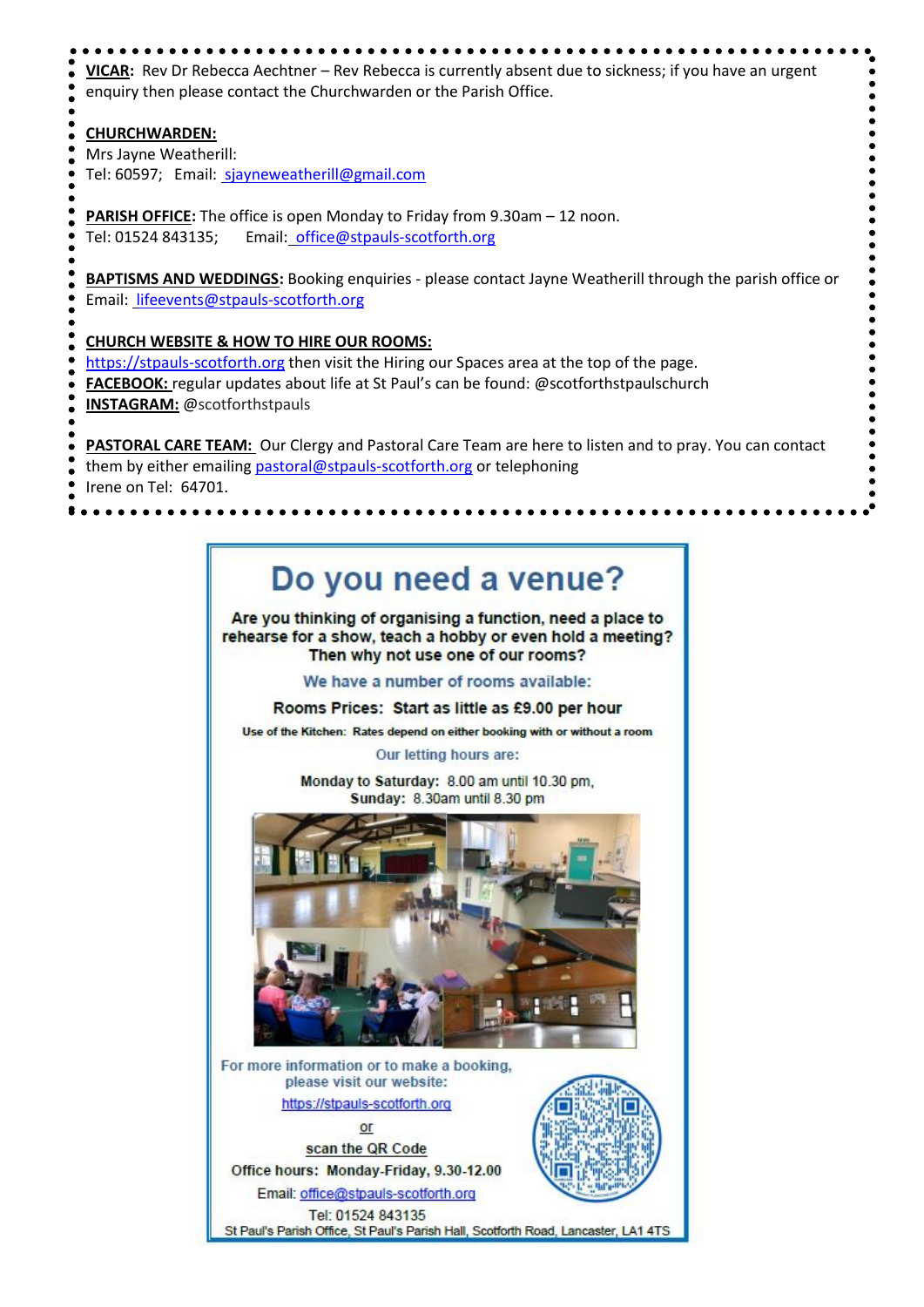#### **Edmund Sharpe:**

Edmund Sharpe is remembered in Lancaster not only for designing St Paul's Church here in Scotforth. Every year we mark World Water Day and so let us remember the efforts of Edmund Sharpe in clearing up the mill race – and Lancaster's – water supply.

Edmund Sharpe (1809 – 1877) was an architect, business owner and campaigner for sanitation reform.

As a town councillor, Sharpe accompanied Richard Owen on his 1844 inspection of Lancaster's sanitation problems, which particularly singled out the mill race area. Here, overcrowded worker housing suffered from open sewers, shared privies and overflowing cess pits which frequently flooded cellar dwellings. Most people relied on wells for their drinking water, and this was often polluted, causing people to get ill. Typhus was rife, and in 1848 Lancaster experienced a cholera pandemic.

Sharpe successfully lobbied Parliament for a further inspection, leading to an Act of Parliament allowing for 'a complete and



constant supply of pure and soft water, and a… thorough system of drainage'. This resulted in a new water and sewerage system for the town.

Sharpe also owned the Phoenix Foundry in Phoenix Street, and the new water pipes bought for the city in 1853 were manufactured in Sharpe's foundry. *Submitted by Maureen Leach*